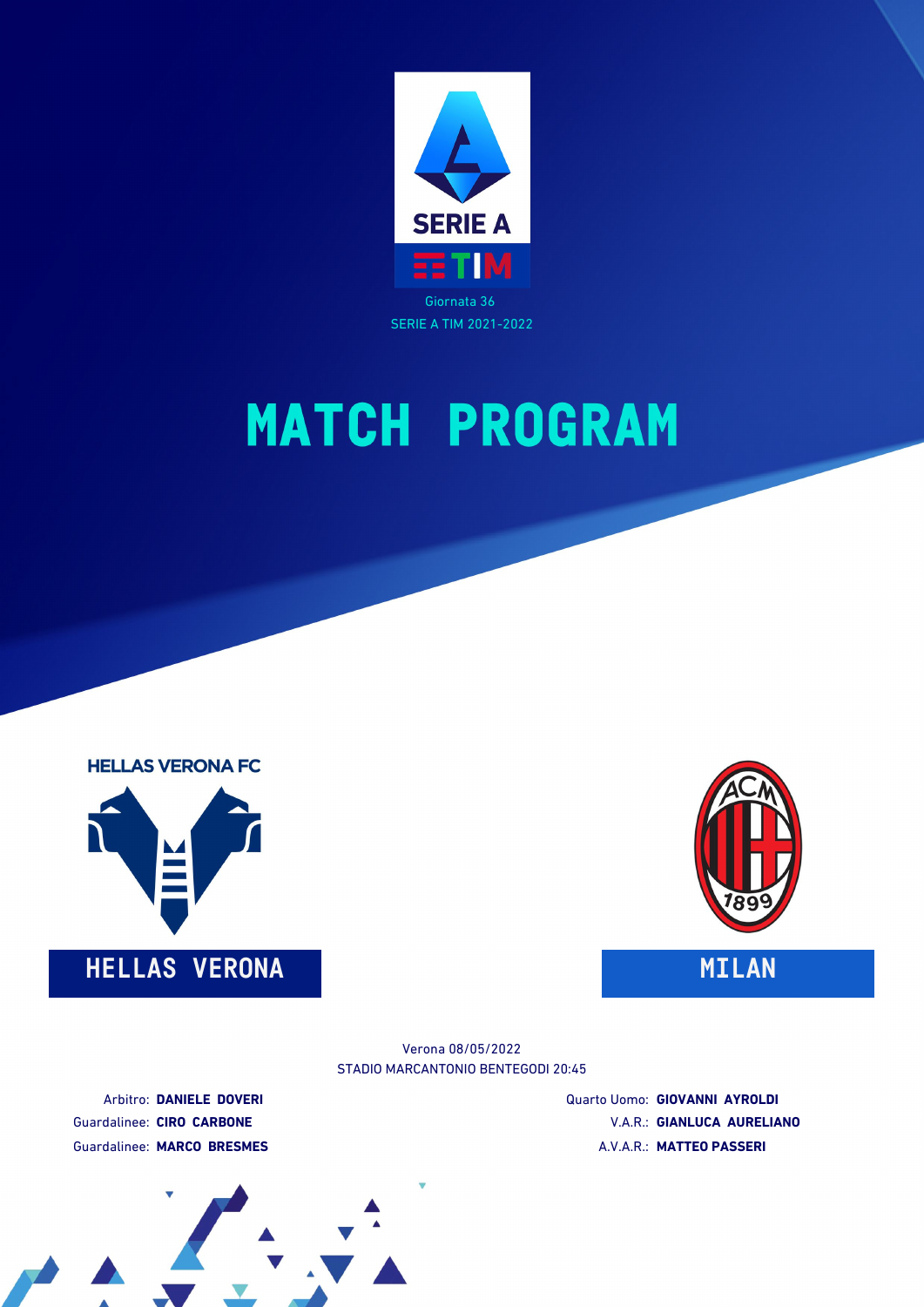

**SERIE A RTIM** 

Verona 08/05/2022 STADIO MARCANTONIO BENTEGODI - 20:45



## **RISULTATI STAGIONALI**

| <b>TOTALI</b>         | <b>PTG</b> | G  | v  | N                       | Þ              | GF | <b>GS</b> | DIFF.RETI         |
|-----------------------|------------|----|----|-------------------------|----------------|----|-----------|-------------------|
| <b>HELLAS VERONA</b>  | 52         | 35 | 14 | 10                      | 11             | 61 | 52        | $+9$              |
| <b>MILAN</b>          | 77         | 35 | 23 | 8                       | 4              | 61 | 30        | $+31$             |
| <b>CASA/TRASFERTA</b> | <b>PTG</b> | G  | v  | N                       | D              | GF | <b>GS</b> | <b>MEDIA GOAL</b> |
| <b>HELLAS VERONA</b>  | 30         | 17 | 9  | $\overline{\mathbf{3}}$ | 5 <sup>1</sup> | 33 | 21        | 1.9               |
| <b>MILAN</b>          | 40         | 17 | 12 | 4                       |                | 35 | 18        | 2.1               |

## **ULTIMI PRECEDENTI**

| 2021-228^G    | <b>MILAN</b>                                                                                        | <b>HELLAS VERONA</b>                      |         |
|---------------|-----------------------------------------------------------------------------------------------------|-------------------------------------------|---------|
| 16/10/2021    | 14'(2°T) O. GIROUD, 31'(2°T) F. KESSIE, 33'(2°T)[A] K. GUNTER 7'(1°T) G. CAPRARI, 24'(1°T) A. BARAK |                                           | $3-2$   |
| 2020-21 26^ G | <b>HELLAS VERONA</b>                                                                                | <b>MILAN</b>                              |         |
| 07/03/2021    |                                                                                                     | 27'(1°T) R. KRUNIC, 5'(2°T) D. DALOT      | $0-2$   |
| 2020-217^G    | <b>MILAN</b>                                                                                        | <b>HELLAS VERONA</b>                      |         |
| 08/11/2020    | 27'(1°T)[A] G. MAGNANI, 48'(2°T) Z. IBRAHIMOVIC                                                     | 6'(1°T) A. BARAK, 19'(1°T)[A] D. CALABRIA | $2 - 2$ |
| 2019-20 22^ G | <b>MILAN</b>                                                                                        | <b>HELLAS VERONA</b>                      |         |
| 02/02/2020    | 29'(1°T) H. CALHANOGLU                                                                              | 13'(1°T) D. FARAONI                       | $1 - 1$ |
| 2019-20 3^ G  | <b>HELLAS VERONA</b>                                                                                | <b>MILAN</b>                              |         |
| 15/09/2019    |                                                                                                     | $23'(2°T)$ K. PIATEK                      | $0 - 1$ |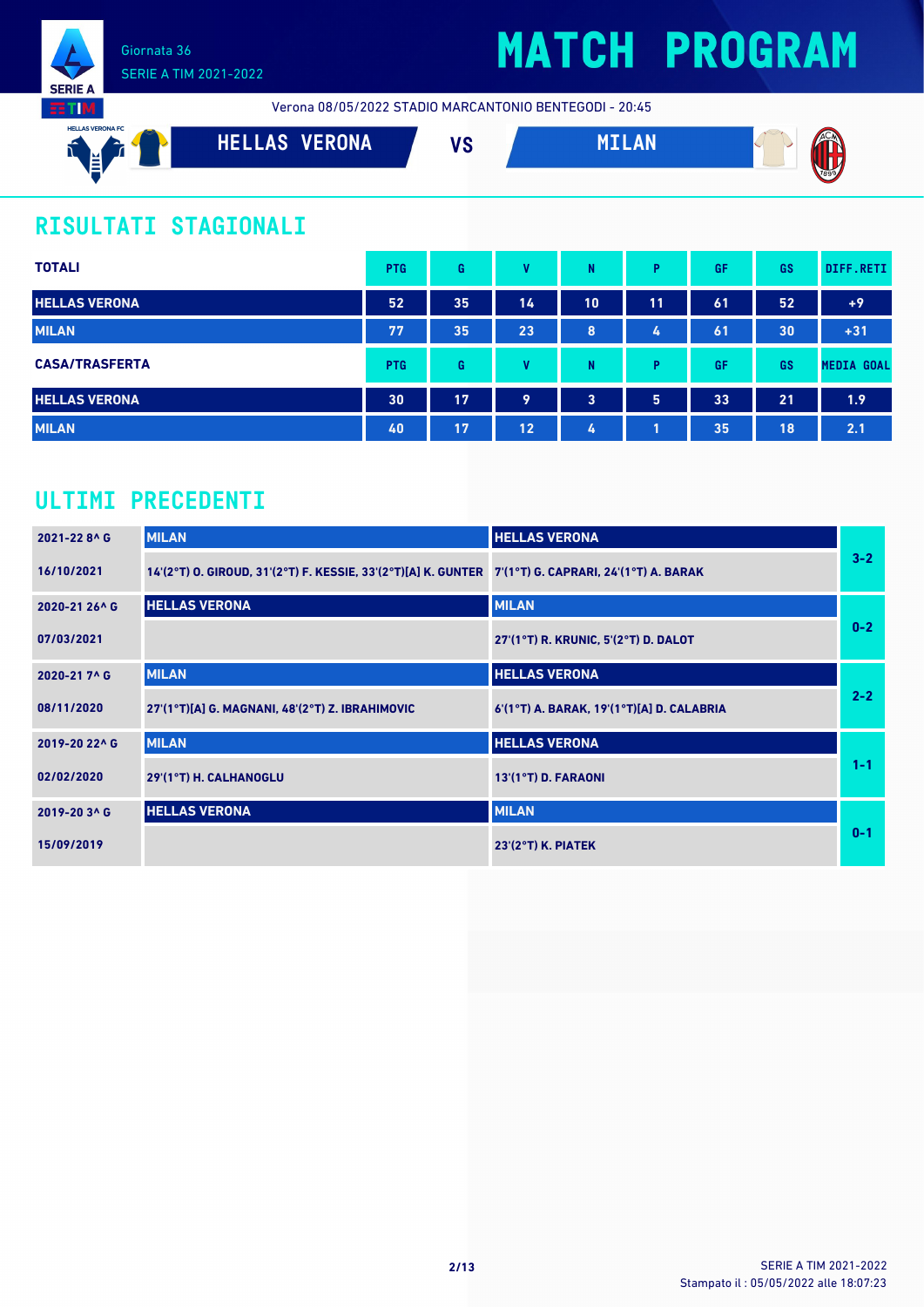

Verona 08/05/2022 STADIO MARCANTONIO BENTEGODI - 20:45

| <b>HELLAS VERONA FC</b><br>$\sim$<br>眉 | VERONA<br><b>LAS</b><br>ны | $\mathbf{u}$<br>ن / | <b>ZACAN</b> |
|----------------------------------------|----------------------------|---------------------|--------------|
|                                        |                            |                     | 1899         |

### **ROSA DELLE SQUADRE**

| <b>HELLAS VERONA</b>             | PRES. A           | GOL A        | GOL 2021-22  | PRES. 2021-22  | MIN. 2021-22 |
|----------------------------------|-------------------|--------------|--------------|----------------|--------------|
| <b>PORTIERI</b>                  |                   |              |              |                |              |
| 1 IVOR PANDUR                    | $\overline{7}$    | 12           | 6            | 3              | 294          |
| <b>12 MATTIA CHIESA</b>          | $\bf{0}$          | $\mathbf{0}$ | $\mathbf 0$  | $\bf{0}$       | $\pmb{0}$    |
| 22 ALESSANDRO BERARDI            | $\mathbf{1}$      | $\mathbf 0$  | $\mathbf 0$  | $\mathbf{0}$   | $\mathbf 0$  |
| 74 ELIA BOSEGGIA                 | $\mathbf{0}$      | $\mathbf{0}$ | $\bf{0}$     | $\bf{0}$       | $\bf{0}$     |
| <b>KAUR KIVILA</b><br>80         | $\mathbf{0}$      | $\mathbf{0}$ | $\pmb{0}$    | $\mathbf{0}$   | $\mathbf 0$  |
| 94 GIACOMO TONIOLO               | $\mathbf{0}$      | $\mathbf{0}$ | $\bf{0}$     | 0              | $\mathbf{0}$ |
| 96 LORENZO MONTIPO'              | 69                | 120          | 46           | 32             | 3072         |
| <b>DIFENSORI</b>                 |                   |              |              |                |              |
| <b>5</b> DAVIDE FARAONI          | 158               | 15           | 3            | 30             | 2578         |
| 16 NICOLO' CASALE                | 33                | $\bf{0}$     | $\pmb{0}$    | 33             | 2514         |
| <b>FEDERICO CECCHERINI</b><br>17 | 193               | $\mathbf{3}$ | 1            | 31             | 2288         |
| <b>KORAY GUNTER</b><br>21        | 101               | $\pmb{0}$    | $\bf{0}$     | 28             | 2427         |
| PAWEL DAWIDOWICZ<br>27           | 60                | $\mathbf{1}$ | 0            | 15             | 1274         |
| <b>FABIO DEPAOLI</b><br>29       | 130               | $\mathbf{1}$ | 1            | 21             | 778          |
| <b>GIANLUCA FRABOTTA</b><br>30   | 17                | $\mathbf{0}$ | $\mathbf{0}$ | $\mathbf{1}$   | 5            |
| <b>BOSKO SUTALO</b><br>31        | 35                | $\mathbf{0}$ | $\bf{0}$     | 21             | 919          |
| <b>DAVIDE REDONDI</b><br>39      | $\mathbf{0}$      | $\mathbf{0}$ | 0            | 0              | $\mathbf 0$  |
| <b>DIEGO COPPOLA</b><br>42       | 3                 | $\mathbf{0}$ | $\bf{0}$     | 3              | 172          |
| <b>PANAGIOTIS RETSOS</b><br>45   | 5                 | $\bf{0}$     | 0            | 5              | 70           |
| <b>CENTROCAMPISTI</b>            |                   |              |              |                |              |
| 4 MIGUEL VELOSO                  | 191               | 8            | $\mathbf 0$  | 21             | 1330         |
| <b>7</b> ANTONIN BARAK           | 128               | 27           | 11           | 28             | 2400         |
| <b>DARKO LAZOVIC</b><br>8        | 203               | 12           | $\mathbf{1}$ | 31             | 2663         |
| 14 IVAN ILIC                     | 59                | 3            | 1            | 30             | 2469         |
| 24 DANIEL BESSA                  | 103               | 5            | 1            | 23             | 819          |
| <b>CHRISTIAN PIEROBON</b><br>26  | $\pmb{0}$         | $\mathbf{0}$ | $\pmb{0}$    | $\bf{0}$       | $\mathbf{0}$ |
| <b>ADRIEN TAMEZE</b><br>61       | 75                | 5            | 4            | 35             | 2503         |
| 63<br><b>MATTIA TURRA</b>        | $\mathbf{0}$      | $\mathbf{0}$ | $\pmb{0}$    | $\bf{0}$       | $\bf{0}$     |
| <b>MARTIN HONGLA</b><br>78       | 15                | $\mathbf{0}$ | 0            | 15             | 582          |
| <b>MATEUSZ PRASZELIK</b><br>88   | $\overline{2}$    | $\mathbf{0}$ | $\bf{0}$     | $\overline{2}$ | 30           |
| 97 FILIPPO TERRACCIANO           | $\mathbf{1}$      | 0            | 0            | $\mathbf{1}$   | 9            |
| <b>ATTACCANTI</b>                |                   |              |              |                |              |
| <b>10 GIANLUCA CAPRARI</b>       | 210               | 44           | 12           | 32             | 2604         |
| 11 KEVIN LASAGNA                 | 198               | 38           | $\mathbf{1}$ | 25             | 1065         |
| <b>18 MATTEO CANCELLIERI</b>     | 11                | $\mathbf{1}$ | 1            | 11             | 251          |
| 32 DAVID FLAKUS BOSILJ           | $\pmb{0}$         | $\bf{0}$     | 0            | $\pmb{0}$      | $\pmb{0}$    |
| <b>70 DAVIDE BRAGANTINI</b>      | 0                 | 0            | 0            | 0              | 0            |
| <b>71 MATTIA FLORIO</b>          | $\pmb{0}$         | $\mathbf{0}$ | $\mathbf 0$  | $\pmb{0}$      | $\bf{0}$     |
| 99 GIOVANNI SIMEONE              | 212               | 66           | 16           | 33             | 2571         |
| <b>STAFF TECNICO</b>             |                   |              |              |                |              |
| <b>Allenatore</b>                | <b>IGOR TUDOR</b> |              |              |                |              |

Diffidato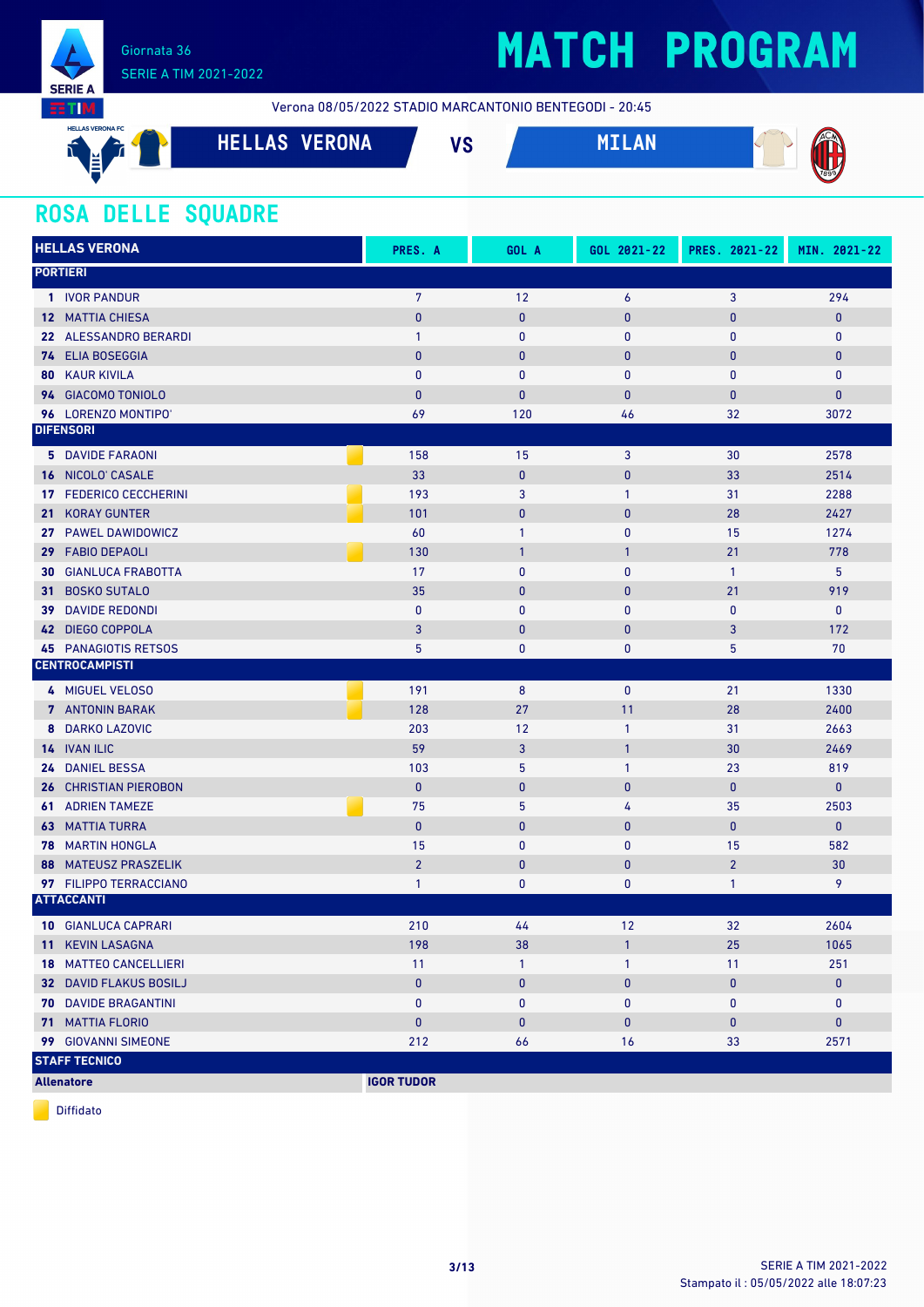

Verona 08/05/2022 STADIO MARCANTONIO BENTEGODI - 20:45

|              | <b>HELLAS VERONA FC</b><br><b>HELLAS VERONA</b> | <b>VS</b>            |                | MILAN          |                |              |
|--------------|-------------------------------------------------|----------------------|----------------|----------------|----------------|--------------|
| <b>MILAN</b> |                                                 | PRES. A              | GOL A          | GOL 2021-22    | PRES. 2021-22  | MIN. 2021-22 |
|              | <b>PORTIERI</b>                                 |                      |                |                |                |              |
|              | 1 CIPRIAN TATARUSANU                            | 88                   | 114            | 10             | 6              | 580          |
|              | <b>16 MIKE MAIGNAN</b>                          | 29                   | 20             | 20             | 29             | 2801         |
|              | <b>83 ANTONIO MIRANTE</b>                       | 368                  | 502            | 0              | $\bf{0}$       | $\mathbf 0$  |
|              | <b>90 SEBASTIANO DESPLANCHES</b>                | $\mathbf{0}$         | $\mathbf{0}$   | 0              | $\bf{0}$       | $\mathbf{0}$ |
|              | 92 LAPO NAVA                                    | $\mathbf{0}$         | $\mathbf{0}$   | 0              | $\mathbf{0}$   | $\mathbf 0$  |
|              | 96 ANDREAS JUNGDAL                              | $\mathbf{0}$         | $\mathbf{0}$   | 0              | $\bf{0}$       | $\mathbf{0}$ |
| 99           | <b>FOTIOS PSEFTIS</b>                           | 0                    | 0              | 0              | $\pmb{0}$      | $\pmb{0}$    |
|              | <b>DIFENSORI</b>                                |                      |                |                |                |              |
|              | 2 DAVIDE CALABRIA                               | 146                  | $7\phantom{.}$ | $\overline{2}$ | 23             | 2000         |
|              | 5 FODE' BALLO-TOURE'                            | 10                   | $\mathbf{0}$   | 0              | 10             | 486          |
|              | 13 ALESSIO ROMAGNOLI                            | 239                  | 11             | $\mathbf{1}$   | 18             | 1501         |
| 19           | <b>THEO HERNANDEZ</b>                           | 95                   | 17             | 4              | 29             | 2618         |
| 20           | <b>PIERRE KALULU</b>                            | 38                   | $\overline{2}$ | 1              | 25             | 1806         |
|              | 23 FIKAYO TOMORI                                | 45                   | $\mathbf{1}$   | $\bf{0}$       | 28             | 2634         |
|              | 24 SIMON KJAER                                  | 143                  | 5              | 0              | 11             | 858          |
| 25           | ALESSANDRO FLORENZI                             | 247                  | 26             | 1              | 21             | 1204         |
| 46           | <b>MATTEO GABBIA</b>                            | 25                   | 0              | 0              | 8              | 581          |
| 88           | <b>MILOS KERKEZ</b>                             | $\mathbf{0}$         | $\bf{0}$       | 0              | $\mathbf{0}$   | $\pmb{0}$    |
|              | 91 LUCA STANGA                                  | 1                    | 0              | 0              | $\mathbf{1}$   | 4            |
|              | <b>CENTROCAMPISTI</b>                           |                      |                |                |                |              |
|              | 4 ISMAEL BENNACER                               | 117                  | 3              | $\overline{2}$ | 28             | 1529         |
|              | 7 SAMUEL CASTILLEJO                             | 86                   | $\overline{7}$ | 0              | $5\phantom{.}$ | 141          |
|              | <b>8 SANDRO TONALI</b>                          | 93                   | 4              | 3              | 33             | 2570         |
| 10           | <b>BRAHIM DIAZ</b>                              | 57                   | 7              | 3              | 30             | 1943         |
| 33           | <b>RADE KRUNIC</b>                              | 145                  | 9              | 0              | 25             | 1302         |
|              | 41 TIEMOUE' BAKAYOKO                            | 76                   | 3              | 0              | 13             | 530          |
| 56.          | <b>ALEXIS SAELEMAEKERS</b>                      | 78                   | 4              | 1              | 33             | 1789         |
|              | <b>62 ENRICO DI GESU'</b>                       | $\mathbf{0}$         | 0              | 0              | $\bf{0}$       | $\mathbf{0}$ |
|              | 70 ANDREA CAPONE                                | 0                    | $\mathbf 0$    | $\pmb{0}$      | $\mathbf{0}$   | $\mathbf 0$  |
|              | <b>79 FRANK KESSIE</b>                          | 201                  | 40             | 5              | 28             | 2188         |
|              | <b>80 GIOVANNI ROBOTTI</b>                      | 0                    | 0              | 0              | 0              | 0            |
|              | <b>ATTACCANTI</b>                               |                      |                |                |                |              |
|              | 9 OLIVIER GIROUD                                | 26                   | 9              | 9              | 26             | 1818         |
|              | 11 ZLATAN IBRAHIMOVIC                           | 277                  | 155            | 8              | 21             | 1088         |
|              | 12 ANTE REBIC                                   | 93                   | 26             | $\overline{2}$ | 22             | 906          |
|              | 17 RAFAEL LEAO                                  | 92                   | 22             | 10             | 31             | 2481         |
|              | 22 MARKO LAZETIC                                | $\mathbf{0}$         | $\pmb{0}$      | 0              | $\bf{0}$       | $\mathbf{0}$ |
|              | 27 DANIEL MALDINI                               | 15                   | $\mathbf{1}$   | $\mathbf{1}$   | $\bf 8$        | 164          |
|              | <b>30 JUNIOR MESSIAS</b>                        | 60                   | 14             | 5              | 24             | 1460         |
|              | <b>63 YOUNS GABRIELE EL HILALI</b>              | $\pmb{0}$            | $\mathbf 0$    | 0              | $\bf{0}$       | $\mathbf 0$  |
|              | 93 EMIL ROBACK                                  | 0                    | 0              | 0              | 0              | 0            |
|              | <b>STAFF TECNICO</b>                            |                      |                |                |                |              |
|              | <b>Allenatore</b>                               | <b>STEFANO PIOLI</b> |                |                |                |              |

Diffidato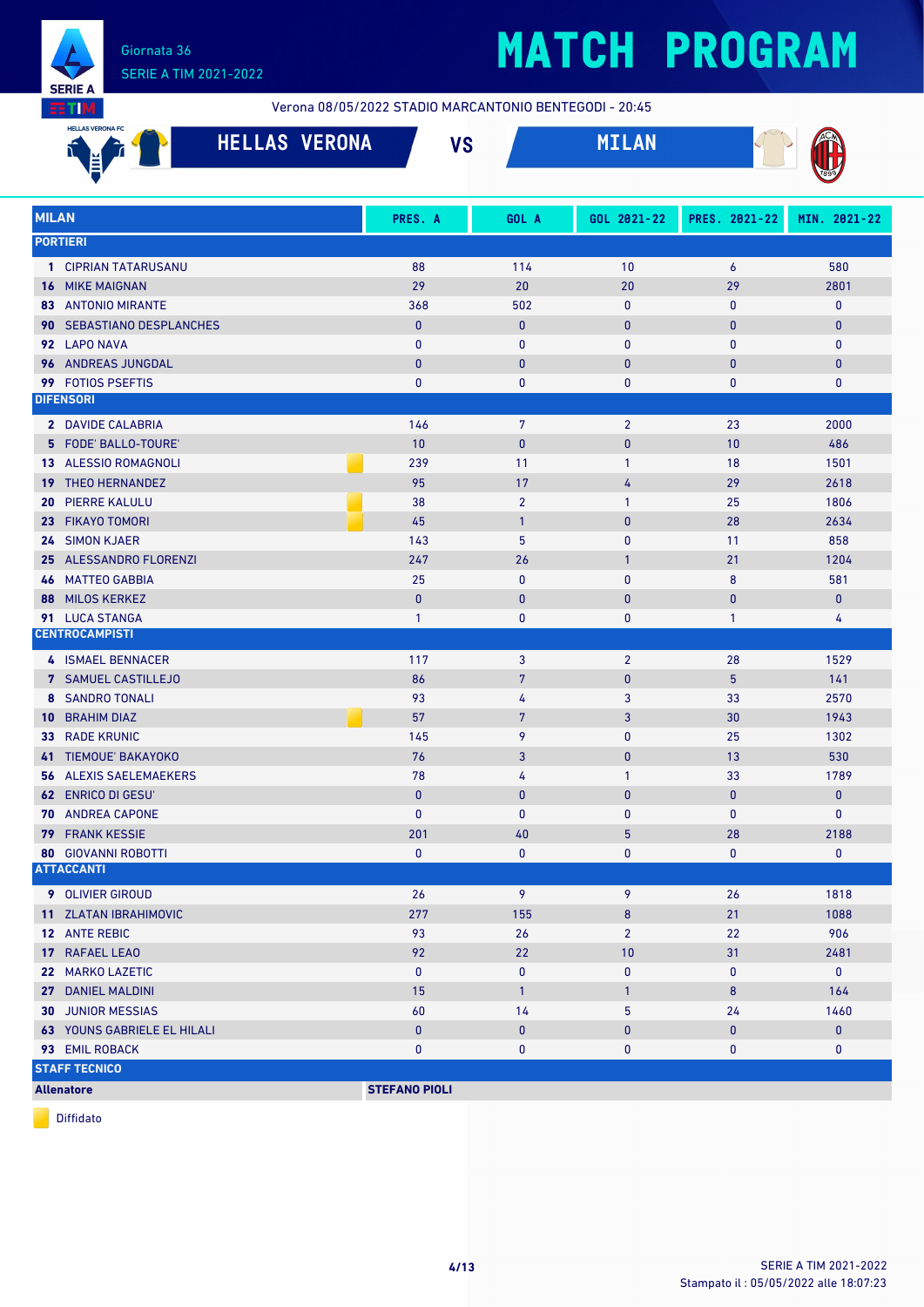

Verona 08/05/2022 STADIO MARCANTONIO BENTEGODI - 20:45



## **RENDIMENTO RECENTE**

| <b>HELLAS VERONA</b> |                                        |                                                    |         |
|----------------------|----------------------------------------|----------------------------------------------------|---------|
| <b>35^ GIORNATA</b>  | <b>CAGLIARI</b>                        | <b>HELLAS VERONA</b>                               | $1 - 2$ |
| 30/04/2022           | <b>12'(2°T) JOAO PEDRO</b>             | 8'(1°T) A. BARAK, 44'(1°T) G. CAPRARI              |         |
| <b>34^ GIORNATA</b>  | <b>HELLAS VERONA</b>                   | <b>SAMPDORIA</b>                                   | $1 - 1$ |
| 23/04/2022           | 33'(2°T) G. CAPRARI                    | <b>44'(1°T) F. CAPUTO</b>                          |         |
| <b>33^ GIORNATA</b>  | <b>ATALANTA</b>                        | <b>HELLAS VERONA</b>                               | $1 - 2$ |
| 18/04/2022           | 37'(2°T) G. SCALVINI                   | 47'(1°T) F. CECCHERINI, 10'(2°T)[A] T. KOOPMEINERS |         |
| <b>32^ GIORNATA</b>  | <b>INTER</b>                           | <b>HELLAS VERONA</b>                               | $2-0$   |
| 09/04/2022           | 22'(1°T) N. BARELLA, 30'(1°T) E. DZEKO |                                                    |         |
| <b>31^ GIORNATA</b>  | <b>HELLAS VERONA</b>                   | <b>GENOA</b>                                       | $1-0$   |
| 04/04/2022           | 5'(1°T) G. SIMEONE                     |                                                    |         |

**MILAN**

| .                   |                                       |                                       |         |
|---------------------|---------------------------------------|---------------------------------------|---------|
| <b>35^ GIORNATA</b> | <b>MILAN</b>                          | <b>FIORENTINA</b>                     | $1 - 0$ |
| 01/05/2022          | 37'(2°T) R. LEAO                      |                                       |         |
| <b>34^ GIORNATA</b> | <b>LAZIO</b>                          | <b>MILAN</b>                          | $1 - 2$ |
| 24/04/2022          | 4'(1°T) C. IMMOBILE                   | 5'(2°T) O. GIROUD, 47'(2°T) S. TONALI |         |
| <b>33^ GIORNATA</b> | <b>MILAN</b>                          | <b>GENOA</b>                          | $2 - 0$ |
| 15/04/2022          | 11'(1°T) R. LEAO, 42'(2°T) J. MESSIAS |                                       |         |
| <b>32^ GIORNATA</b> | <b>TORINO</b>                         | <b>MILAN</b>                          | $0 - 0$ |
| 10/04/2022          |                                       |                                       |         |
| <b>31^ GIORNATA</b> | <b>MILAN</b>                          | <b>BOLOGNA</b>                        | $0 - 0$ |
| 04/04/2022          |                                       |                                       |         |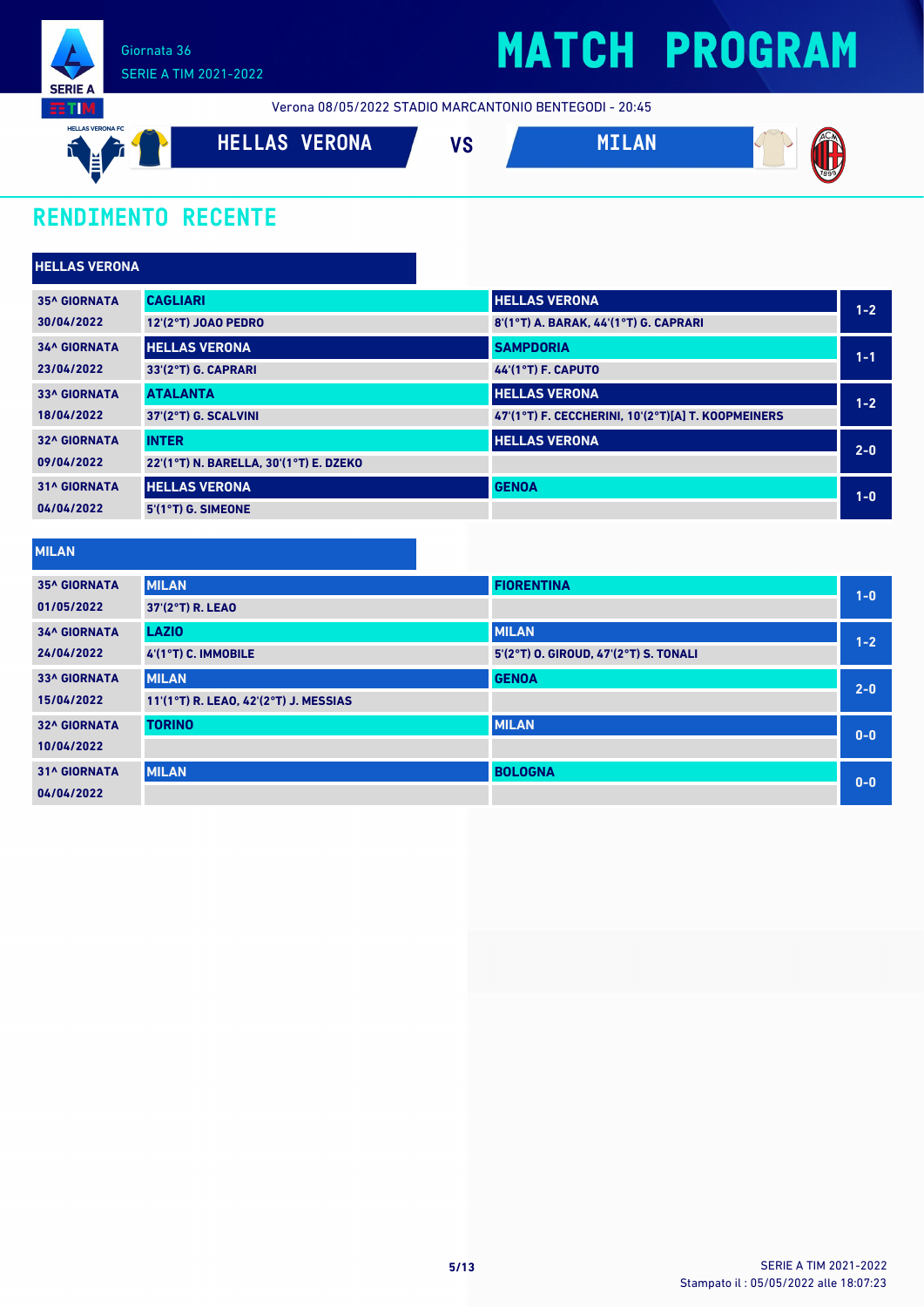

Verona 08/05/2022 STADIO MARCANTONIO BENTEGODI - 20:45

| <b>HELLAS VERONA FC</b><br>$\sim$<br>l≝Γ<br>∸ | VERONA<br><b>HELLAS</b> | 110<br>v c | 'л(  |
|-----------------------------------------------|-------------------------|------------|------|
| $\overline{\phantom{a}}$                      |                         |            | 1899 |

| CONFRONTO SQUADRE [Valori medi] | <b>HELLAS VERONA</b> | <b>MILAN</b> |
|---------------------------------|----------------------|--------------|
| <b>Goal Fatti</b>               | 1.74                 | 1.74         |
| <b>Goal Subiti</b>              | 1.49                 | 0.86         |
| Tiri totali                     | 12.34                | 15.77        |
| Tiri in porta                   | 4.14                 | 4.86         |
| Assist                          | 1.09                 | 0.89         |
| Azioni di attacco               | 31.97                | 33.8         |
| Passaggi riusciti               | 323.71               | 396.03       |
| Passaggi riusciti %             | 77%                  | 83%          |
| <b>Falli Fatti</b>              | 14.54                | 12.49        |
| <b>Dribbling</b>                | 8.63                 | $12.2$       |
| <b>Baricentro</b>               | 50.62m               | 53.79m       |
| Passaggi Chiave                 | 7.66                 | 10.4         |
| Fuorigioco                      | 2.63                 | 2.14         |
| Corner                          | 4.37                 | 5.03         |
| <b>Cross Riusciti</b>           | 5.03                 | 5.17         |
| Poss. propria meta              | 00'22                | 00'27        |
| Poss. meta avvers               | 00'18                | 00'20        |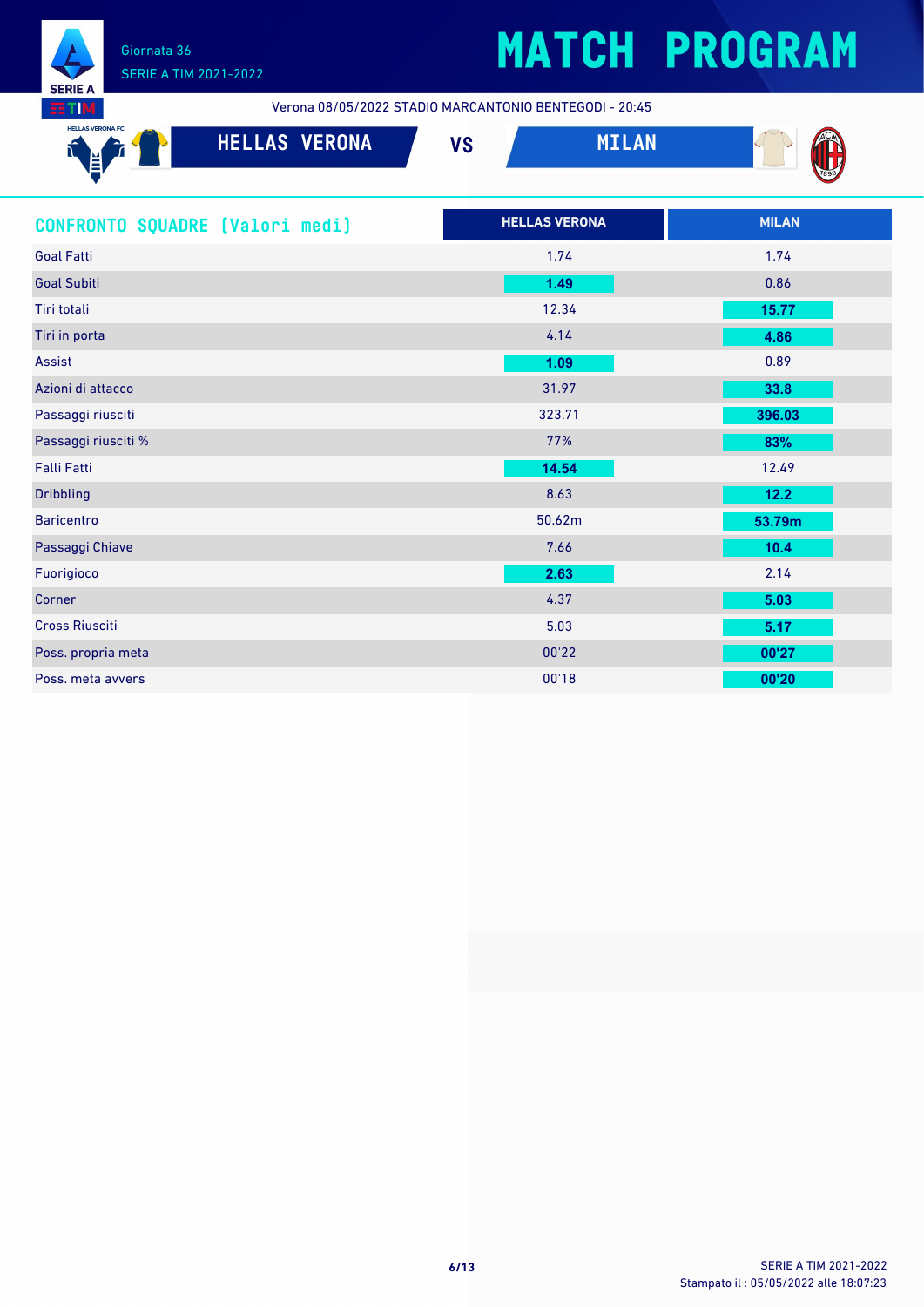

## **MATCH PROGRAM**

Verona 08/05/2022 STADIO MARCANTONIO BENTEGODI - 20:45

HELLAS VERONA FO

**HELLAS VERONA VS MILAN**





### **RENDIMENTO ATLETICO \***

| <b>HELLAS VERONA</b>    | Pres. (Min.) | Media (km) | Media<br><b>Sprint (Km)</b> | <b>MILAN</b>              | Pres. (Min.) | Media (km) | <b>Media</b><br>Sprint (Km) |
|-------------------------|--------------|------------|-----------------------------|---------------------------|--------------|------------|-----------------------------|
| <b>7</b> A. BARAK       | 28 (2400')   | 11.156     | 0.887                       | 8 S. TONALI               | 33 (2570')   | 10.29      | 0.859                       |
| <b>14 I. ILIC</b>       | 30(2469)     | 10.627     | 0.899                       | 2 D. CALABRIA             | 23 (2000')   | 10.273     | 0.877                       |
| <b>5</b> D. FARAONI     | 30(2578)     | 10.512     | 1.097                       | 79 F. KESSIE              | 28 (2188')   | 10.238     | 0.882                       |
| 27 P. DAWIDOWICZ        | 15 (1274')   | 10.073     | 0.755                       | 13 A. ROMAGNOLI           | 18 (1501')   | 9.786      | 0.583                       |
| 61 A. TAMEZE            | 35 (2503')   | 9.978      | 0.879                       | <b>19 T. HERNANDEZ</b>    | 29(2618)     | 9.701      | 1.122                       |
| 8 D. LAZOVIC            | 31(2663)     | 9.818      | 1.22                        | 20 P. KALULU              | 25(1806)     | 9.545      | 0.847                       |
| 99 G. SIMEONE           | 32 (2560')   | 9.796      | 0.947                       | 46 M. GABBIA              | 8(581)       | 9.474      | 0.667                       |
| 10 G. CAPRARI           | 32 (2604')   | 9.699      | 0.883                       | 23 F. TOMORI              | 28 (2634')   | 9.448      | 0.634                       |
| 21 K. GUNTER            | 28 (2427')   | 9.499      | 0.459                       | 24 S. KJAER               | 11(858)      | 9.159      | 0.538                       |
| 16 N. CASALE            | 33 (2514')   | 9.461      | 0.733                       | <b>10 B. DIAZ</b>         | 30 (1943')   | 8.766      | 0.774                       |
| <b>17 F. CECCHERINI</b> | 31 (2288')   | 9.114      | 0.627                       | <b>17 R. LEAO</b>         | 31(2481)     | 8.595      | 0.927                       |
| 4 M. VELOSO             | 21 (1330')   | 9.083      | 0.667                       | 33 R. KRUNIC              | 25 (1302')   | 8.427      | 0.823                       |
| 42 D. COPPOLA           | 3(172)       | 8.671      | 0.448                       | 4 I. BENNACER             | 28 (1529')   | 8.188      | 0.64                        |
| 31 B. SUTALO            | 21 (919')    | 7.806      | 0.663                       | <b>56 A. SAELEMAEKERS</b> | 33 (1789')   | 8.185      | 0.934                       |
| 29 F. DEPAOLI           | 15(650)      | 7.533      | 0.876                       | 25 A. FLORENZI            | 21(1204)     | 8.038      | 0.643                       |
| 78 M. HONGLA            | 15 (582')    | 7.214      | 0.473                       | 9 O. GIROUD               | 26 (1818')   | 8.016      | 0.9                         |
| 11 K. LASAGNA           | 25 (1065')   | 6.686      | 0.737                       | 30 J. MESSIAS             | 24 (1460')   | 7.996      | 0.901                       |
| 24 D. BESSA             | 23 (819')    | 6.41       | 0.629                       | 5 F. BALLO-TOURE'         | 10(486)      | 7.833      | 0.918                       |
| 9 N. KALINIC            | 14(456)      | 4.782      | 0.45                        | 41 T. BAKAYOKO            | 13(530)      | 7.034      | 0.619                       |
| 18 M. CANCELLIERI       | 11(251)      | 3.91       | 0.441                       | 11 Z. IBRAHIMOVIC         | 21 (1088')   | 6.979      | 0.557                       |
| 88 M. PRASZELIK         | 2(30')       | 2.154      | 0.237                       | <b>12 A. REBIC</b>        | 22 (906')    | 6.084      | 0.693                       |
| <b>45 P. RETSOS</b>     | 5(70)        | 2.01       | 0.272                       | 7 S. CASTILLEJO           | 5(141)       | 4.786      | 0.579                       |
| 97 F. TERRACCIANO       | 1(9')        | 1.003      | 0.074                       | 27 D. MALDINI             | 8(164)       | 4.63       | 0.456                       |
| 30 G. FRABOTTA          | 1(5')        | 0.743      | 0.127                       | 91 L. STANGA              | 1(4')        | 0.52       | 0.061                       |

\* Le informazioni riportate sul Rendimento Atletico sono da intendersi riferite al periodo di permanenza nella squadra corrente.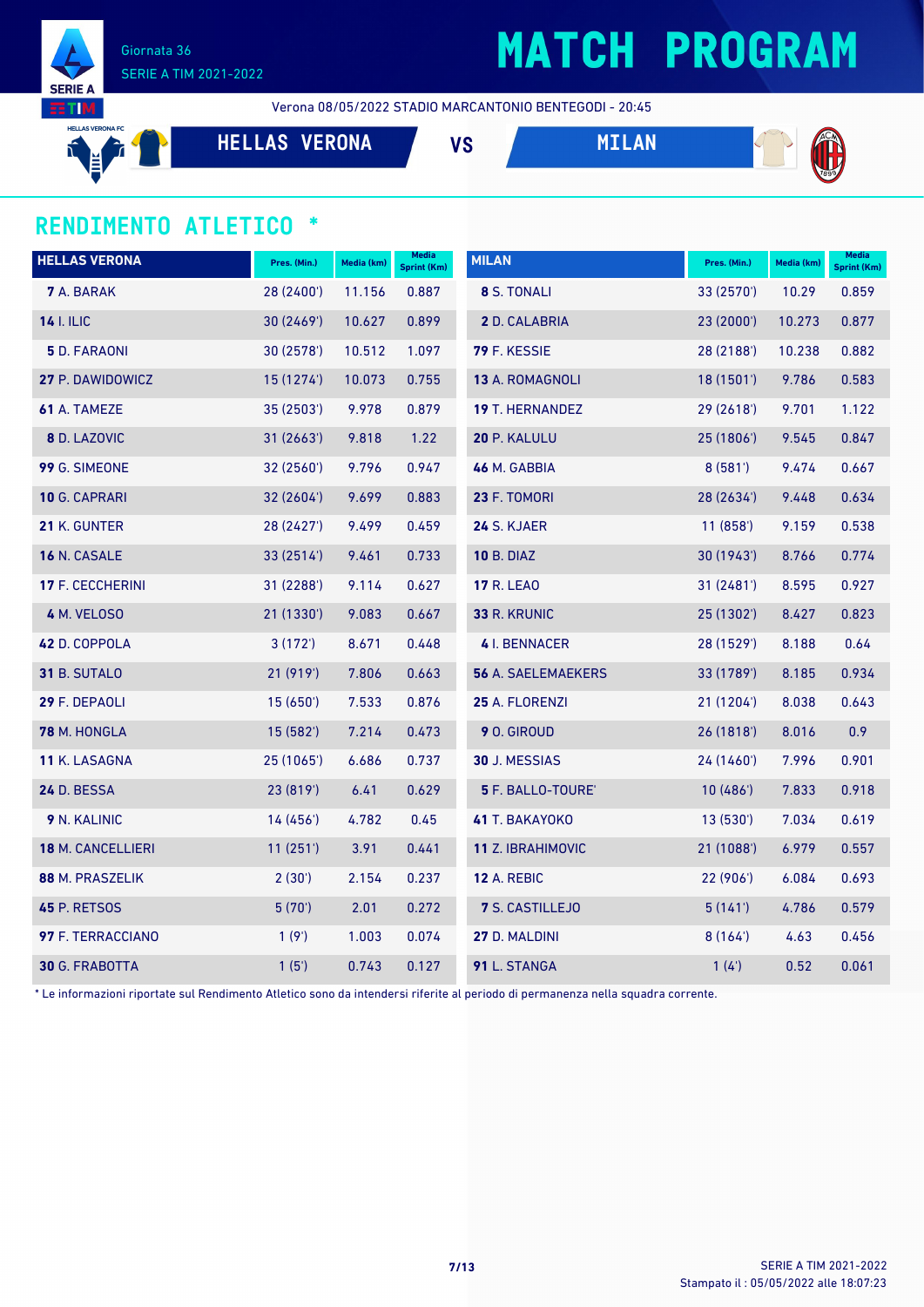Giornata 36 SERIE A TIM 2021-2022

**SERIE A** 

Verona 08/05/2022 STADIO MARCANTONIO BENTEGODI - 20:45





### **GLI INCONTRI DELLA 36 ^ GIORNATA**

|                      |           | INTER vs EMPOLI     | 06/05/2022 18:45 |
|----------------------|-----------|---------------------|------------------|
| <b>GENOA</b>         | VS        | <b>JUVENTUS</b>     | 06/05/2022 21:00 |
| <b>TORINO</b>        |           | vs NAPOLI           | 07/05/2022 15:00 |
| <b>SASSUOLO</b>      |           | vs UDINESE          | 07/05/2022 18:00 |
| LAZIO                |           | <b>vs</b> SAMPDORIA | 07/05/2022 20:45 |
| <b>SPEZIA</b>        |           | <b>vs</b> ATALANTA  | 08/05/2022 12:30 |
| <b>VENEZIA</b>       |           | vs BOLOGNA          | 08/05/2022 15:00 |
| <b>SALERNITANA</b>   |           | vs CAGLIARI         | 08/05/2022 18:00 |
| <b>HELLAS VERONA</b> |           | vs MILAN            | 08/05/2022 20:45 |
| <b>FIORENTINA</b>    | <b>VS</b> | <b>ROMA</b>         | 09/05/2022 20:45 |

### **CLASSIFICA SERIE A TIM**

|                      | PTG        | G  | $\pmb{\mathsf{V}}$ | N                | P                | GF | GS | DIFF.RETI |
|----------------------|------------|----|--------------------|------------------|------------------|----|----|-----------|
| <b>MILAN</b>         | ${\bf 77}$ | 35 | 23                 | $\pmb{8}$        | $\pmb{4}$        | 61 | 30 | $+31$     |
| <b>INTER</b>         | 75         | 35 | 22                 | 9                | 4                | 74 | 29 | $+45$     |
| <b>NAPOLI</b>        | 70         | 35 | 21                 | $\overline{7}$   | $\overline{7}$   | 67 | 31 | $+36$     |
| <b>JUVENTUS</b>      | 69         | 35 | 20                 | 9                | $\boldsymbol{6}$ | 54 | 31 | $+23$     |
| <b>ROMA</b>          | 59         | 35 | 17                 | 8                | 10               | 55 | 40 | $+15$     |
| LAZIO                | 59         | 35 | 17                 | $\bf{8}$         | 10               | 70 | 53 | $+17$     |
| <b>FIORENTINA</b>    | 56         | 35 | 17                 | $\overline{5}$   | 13               | 54 | 47 | $+7$      |
| <b>ATALANTA</b>      | 56         | 35 | 15                 | 11               | 9                | 62 | 44 | $+18$     |
| <b>HELLAS VERONA</b> | 52         | 35 | 14                 | 10               | 11               | 61 | 52 | $+9$      |
| <b>TORINO</b>        | 47         | 35 | 12                 | 11               | 12               | 45 | 37 | $+8$      |
| <b>SASSUOLO</b>      | 46         | 35 | 12                 | 10               | 13               | 60 | 61 | $-1$      |
| <b>UDINESE</b>       | 43         | 35 | 10                 | 13               | 12               | 54 | 54 | $\pmb{0}$ |
| <b>BOLOGNA</b>       | 43         | 35 | 11                 | 10               | 14               | 39 | 48 | $-9$      |
| <b>EMPOLI</b>        | 37         | 35 | 9                  | 10               | 16               | 46 | 65 | $-19$     |
| <b>SAMPDORIA</b>     | 33         | 35 | 9                  | 6                | 20               | 42 | 57 | $-15$     |
| <b>SPEZIA</b>        | 33         | 35 | 9                  | $\boldsymbol{6}$ | 20               | 37 | 63 | $-26$     |
| <b>SALERNITANA</b>   | 29         | 35 | $\overline{7}$     | $\bf 8$          | 20               | 30 | 71 | $-41$     |
| <b>CAGLIARI</b>      | 28         | 35 | 6                  | 10               | 19               | 32 | 64 | $-32$     |
| <b>GENOA</b>         | 25         | 35 | 3                  | 16               | 16               | 25 | 55 | $-30$     |
| <b>VENEZIA</b>       | 22         | 35 | $\overline{5}$     | $7\phantom{.}$   | 23               | 28 | 64 | $-36$     |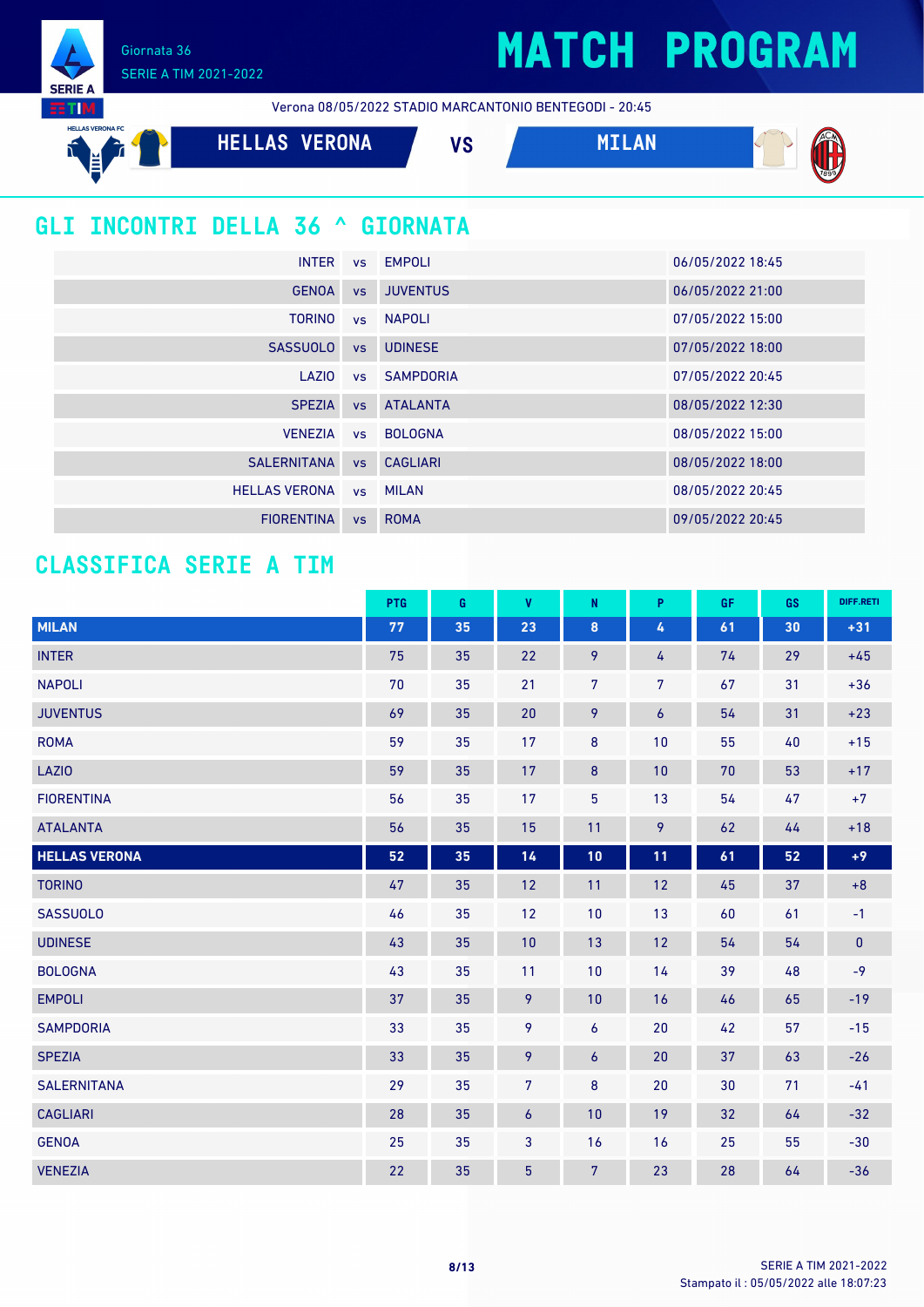

## **MATCH PROGRAM**

Verona 08/05/2022 STADIO MARCANTONIO BENTEGODI - 20:45

**HELLAS VERONA VS MILAN**





## **CLASSIFICA GIOCATORI**

| <b>RANKING MARCATORI</b> |                    |            | <b>Gol(Rigore)</b> |  |
|--------------------------|--------------------|------------|--------------------|--|
| 1                        | C. IMMOBILE        | LAZ        | 27(7)              |  |
| $\mathcal{P}$            | D. VLAHOVIC        | <b>JUV</b> | 23(5)              |  |
| 3                        | L. MARTINEZ        | <b>INT</b> | 17(3)              |  |
| 4                        | <b>G. SIMEONE</b>  | <b>VER</b> | 16(0)              |  |
| 5.                       | <b>T. ABRAHAM</b>  | <b>ROM</b> | 15(2)              |  |
| 6                        | <b>D. BERARDI</b>  | <b>SAS</b> | 14(6)              |  |
| 7                        | V. OSIMHEN         | <b>NAP</b> | 13(0)              |  |
| 7                        | M. ARNAUTOVIC      | <b>BOL</b> | 13(2)              |  |
| 7                        | <b>G. SCAMACCA</b> | <b>SAS</b> | 13(1)              |  |
| 7                        | F. DZFKO           | <b>INT</b> | 13(0)              |  |

### **CLASSIFICA SQUADRE**

|                 | <b>RANKING SQUADRE</b> | <b>Gol - Media Gol</b> |                |
|-----------------|------------------------|------------------------|----------------|
| $\mathbf{1}$    | <b>INTER</b>           | 74                     | 2.11           |
| $\overline{2}$  | <b>LAZIO</b>           | 70                     | $\overline{2}$ |
| 3               | <b>NAPOLI</b>          | 67                     | 1.91           |
| 4               | <b>ATALANTA</b>        | 62                     | 1.77           |
| 5               | <b>HELLAS VERONA</b>   | 61                     | 1.74           |
| 5               | <b>MILAN</b>           | 61                     | 1.74           |
| 7               | <b>SASSUOLO</b>        | 60                     | 1.71           |
| 8               | <b>ROMA</b>            | 55                     | 1.57           |
| 9               | <b>FIORENTINA</b>      | 54                     | 1.54           |
| 9               | <b>JUVENTUS</b>        | 54                     | 1.54           |
| 9               | <b>UDINESE</b>         | 54                     | 1.54           |
| 12              | <b>EMPOLI</b>          | 46                     | 1.31           |
| 13 <sup>°</sup> | <b>TORINO</b>          | 45                     | 1.29           |
|                 | <b>14 SAMPDORIA</b>    | 42                     | 1.2            |
|                 | 15 BOLOGNA             | 39                     | 1.11           |
|                 | 16 SPEZIA              | 37                     | 1.06           |
|                 | <b>17 CAGLIARI</b>     | 32                     | 0.91           |
|                 | <b>18 SALERNITANA</b>  | 30                     | 0.86           |
|                 | 19 VENEZIA             | 28                     | 0.8            |
| 20              | <b>GENOA</b>           | 25                     | 0.71           |

|                         | <b>RANKING SQUADRE</b> | <b>Tot tiri-In porta-Fuori-Respinti</b> |     |     |     |
|-------------------------|------------------------|-----------------------------------------|-----|-----|-----|
| 1                       | <b>INTER</b>           | 596                                     | 225 | 216 | 155 |
| $\overline{\mathbf{2}}$ | <b>MILAN</b>           | 552                                     | 170 | 225 | 157 |
| 3                       | <b>NAPOLI</b>          | 541                                     | 182 | 209 | 150 |
| 4                       | <b>ATALANTA</b>        | 535                                     | 158 | 212 | 165 |
| 5                       | <b>ROMA</b>            | 534                                     | 175 | 204 | 155 |
| 6                       | <b>SASSUOLO</b>        | 530                                     | 197 | 186 | 147 |
| 7                       | <b>JUVENTUS</b>        | 506                                     | 166 | 220 | 120 |
| 8                       | <b>FIORENTINA</b>      | 476                                     | 174 | 189 | 113 |
| 9                       | <b>EMPOLI</b>          | 470                                     | 153 | 178 | 139 |
| 10                      | <b>UDINESE</b>         | 460                                     | 164 | 175 | 121 |
| 11                      | <b>TORINO</b>          | 442                                     | 144 | 182 | 116 |
| 12                      | <b>HELLAS VERONA</b>   | 432                                     | 145 | 172 | 115 |
| 13                      | <b>LAZIO</b>           | 401                                     | 171 | 147 | 83  |
| 14                      | <b>BOLOGNA</b>         | 397                                     | 133 | 166 | 98  |
| 15                      | <b>CAGLIARI</b>        | 374                                     | 112 | 158 | 104 |
| 16                      | <b>SAMPDORIA</b>       | 362                                     | 115 | 151 | 96  |
| 17                      | <b>GENOA</b>           | 357                                     | 101 | 159 | 97  |
| 18                      | <b>SPEZIA</b>          | 354                                     | 123 | 133 | 98  |
| 19                      | <b>SALERNITANA</b>     | 346                                     | 115 | 137 | 94  |
| 20                      | <b>VENEZIA</b>         | 316                                     | 104 | 140 | 72  |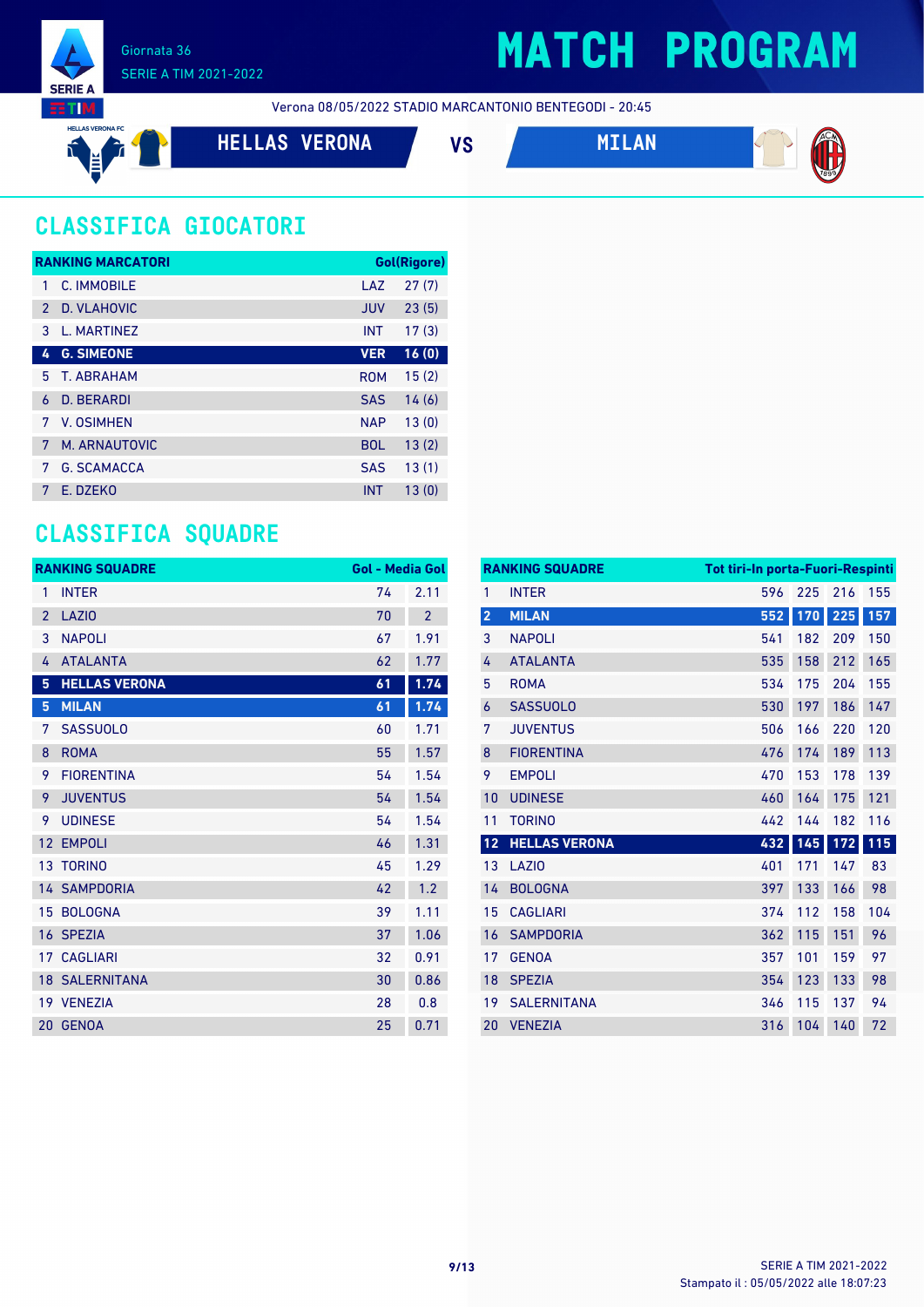

 $f$ 

#### Giornata 36 SERIE A TIM 2021-2022

# **MATCH PROGRAM**

**RANKING SQUADRE Passaggi riusciti - % \***

**EETIM HELLAS VERONA FC** AS VERONA FC Verona 08/05/2022 STADIO MARCANTONIO BENTEGODI - 20:45

**HELLAS VERONA VS MILAN**





| <b>RANKING SQUADRE</b> | <b>Assist</b> | <b>Media</b><br>٠ |
|------------------------|---------------|-------------------|
| 1 INTER                | 50            | 1.43              |
| 2 LAZIO                | 45            | 1.29              |
| <b>3 NAPOLI</b>        | 44            | 1.26              |
| <b>4 ATALANTA</b>      | 42            | 1.20              |
| <b>5 HELLAS VERONA</b> | 38            | 1.09              |
| <b>6 JUVENTUS</b>      | 35            | 1.00              |
| 7 SASSUOLO             | 33            | 0.94              |
| <b>7 UDINESE</b>       | 33            | 0.94              |
| 9 BOLOGNA              | 32            | 0.91              |
| <b>10 MILAN</b>        | 31            | 0.89              |
| 10 ROMA                | 31            | 0.89              |
| <b>12 FIORENTINA</b>   | 30            | 0.86              |
| <b>13 SAMPDORIA</b>    | 26            | 0.74              |
| <b>14 TORINO</b>       | 25            | 0.71              |
| <b>15 CAGLIARI</b>     | 22            | 0.63              |
| <b>15 EMPOLI</b>       | 22            | 0.63              |
| <b>17 SPEZIA</b>       | 21            | 0.60              |
| <b>17 VENEZIA</b>      | 21            | 0.62              |
| 19 GENOA               | 18            | 0.51              |
| <b>19 SALERNITANA</b>  | 18            | 0.53              |

| 1                        | LAZI <sub>0</sub>       | 493.23 | 87 |
|--------------------------|-------------------------|--------|----|
| $\overline{\phantom{a}}$ | <b>NAPOLI</b>           | 490.69 | 87 |
| 3                        | <b>INTER</b>            | 451.03 | 86 |
| 4                        | <b>SASSUOLO</b>         | 429.49 | 85 |
| 5                        | <b>FIORENTINA</b>       | 426.6  | 85 |
| 6                        | <b>ATALANTA</b>         | 419.14 | 82 |
| 7                        | <b>JUVENTUS</b>         | 415.97 | 85 |
| 8                        | <b>MILAN</b>            | 396.03 | 83 |
| 9                        | <b>ROMA</b>             | 374.14 | 83 |
| 10                       | <b>BOLOGNA</b>          | 356.66 | 81 |
|                          |                         |        |    |
| 11                       | <b>TORINO</b>           | 343.77 | 79 |
|                          | <b>12 HELLAS VERONA</b> | 323.71 | 77 |
|                          | <b>13 SAMPDORIA</b>     | 313.94 | 77 |
|                          | 14 EMPOLI               | 311.49 | 79 |
| 15                       | <b>SPEZIA</b>           | 286.71 | 77 |
| 16                       | <b>UDINESE</b>          | 279.83 | 78 |
|                          | 17 VENEZIA              | 275.97 | 78 |
| 18                       | <b>CAGLIARI</b>         | 275.89 | 75 |
| 19                       | <b>GENOA</b>            | 270.74 | 73 |
| 20                       | <b>SALERNITANA</b>      | 246.83 | 76 |

\* Valori medi per partita.

| <b>RANKING SQUADRE</b> |                                                                                                                                                                                  | RA               |
|------------------------|----------------------------------------------------------------------------------------------------------------------------------------------------------------------------------|------------------|
| <b>INTER</b>           | 11.03                                                                                                                                                                            | $\mathbf{1}$     |
| <b>ATALANTA</b>        | 10.74                                                                                                                                                                            | $\overline{2}$   |
| <b>NAPOLI</b>          | 10.69                                                                                                                                                                            | 3                |
| <b>MILAN</b>           | 10.4                                                                                                                                                                             | 4                |
| <b>SASSUOLO</b>        | 10.2                                                                                                                                                                             | 5                |
| <b>ROMA</b>            | 10.17                                                                                                                                                                            | 6                |
| <b>JUVENTUS</b>        | 9.54                                                                                                                                                                             | 7                |
| <b>FIORENTINA</b>      | 9.37                                                                                                                                                                             | $\overline{7}$   |
| <b>TORINO</b>          | 8.8                                                                                                                                                                              | 9                |
|                        | 8.57                                                                                                                                                                             | 1 <sub>0</sub>   |
| <b>EMPOLI</b>          | 8.51                                                                                                                                                                             | 11               |
|                        | 8.11                                                                                                                                                                             | 12               |
|                        | 7.66                                                                                                                                                                             | 13               |
|                        | 7.2                                                                                                                                                                              | 11               |
|                        | 7.2                                                                                                                                                                              | 15               |
|                        | 7.03                                                                                                                                                                             | 16               |
|                        | 6.69                                                                                                                                                                             | 17               |
|                        | 6.6                                                                                                                                                                              | 18               |
|                        | 6.49                                                                                                                                                                             | 19               |
|                        | 5.71                                                                                                                                                                             | $\overline{2}$ C |
|                        | <b>UDINESE</b><br>12 BOLOGNA<br><b>13 HELLAS VERONA</b><br>14 CAGLIARI<br><b>14 LAZIO</b><br><b>16 SAMPDORIA</b><br>17 SPEZIA<br>18 GENOA<br><b>19 SALERNITANA</b><br>20 VENEZIA | Passaggi chiave* |

\* Valori medi per partita.

| <b>RANKING SQUADRE</b><br>Recuperi*           |       |  |  |
|-----------------------------------------------|-------|--|--|
| $\mathbf{1}$<br><b>HELLAS VERONA</b><br>63.63 |       |  |  |
| 60.03<br><b>ATALANTA</b><br>$\overline{2}$    |       |  |  |
| <b>GENOA</b><br>3<br>58.09                    |       |  |  |
| <b>MILAN</b><br>4                             | 55.89 |  |  |
| <b>TORINO</b><br>5<br>54.4                    |       |  |  |
| <b>SAMPDORIA</b><br>53.77<br>6                |       |  |  |
| 7<br><b>INTER</b><br>52.17                    |       |  |  |
| <b>UDINESE</b><br>52.17<br>7                  |       |  |  |
| <b>JUVENTUS</b><br>9<br>52.14                 |       |  |  |
| <b>CAGLIARI</b><br>51.89<br>10                |       |  |  |
| 11<br><b>EMPOLI</b><br>51.83                  |       |  |  |
| <b>ROMA</b><br>51.37<br>12 <sup>2</sup>       |       |  |  |
| <b>13 NAPOLI</b><br>50.97                     |       |  |  |
| 14 SPEZIA<br>50.86                            |       |  |  |
| <b>BOLOGNA</b><br>50.4<br>$15-1$              |       |  |  |
| <b>16 LAZIO</b><br>50.17                      |       |  |  |
| 17 SASSUOLO<br>49.77                          |       |  |  |
| 18 VENEZIA<br>49.31                           |       |  |  |
| <b>19 FIORENTINA</b><br>48.03                 |       |  |  |
| <b>20 SALERNITANA</b><br>46.97                |       |  |  |

\* Valori medi per partita.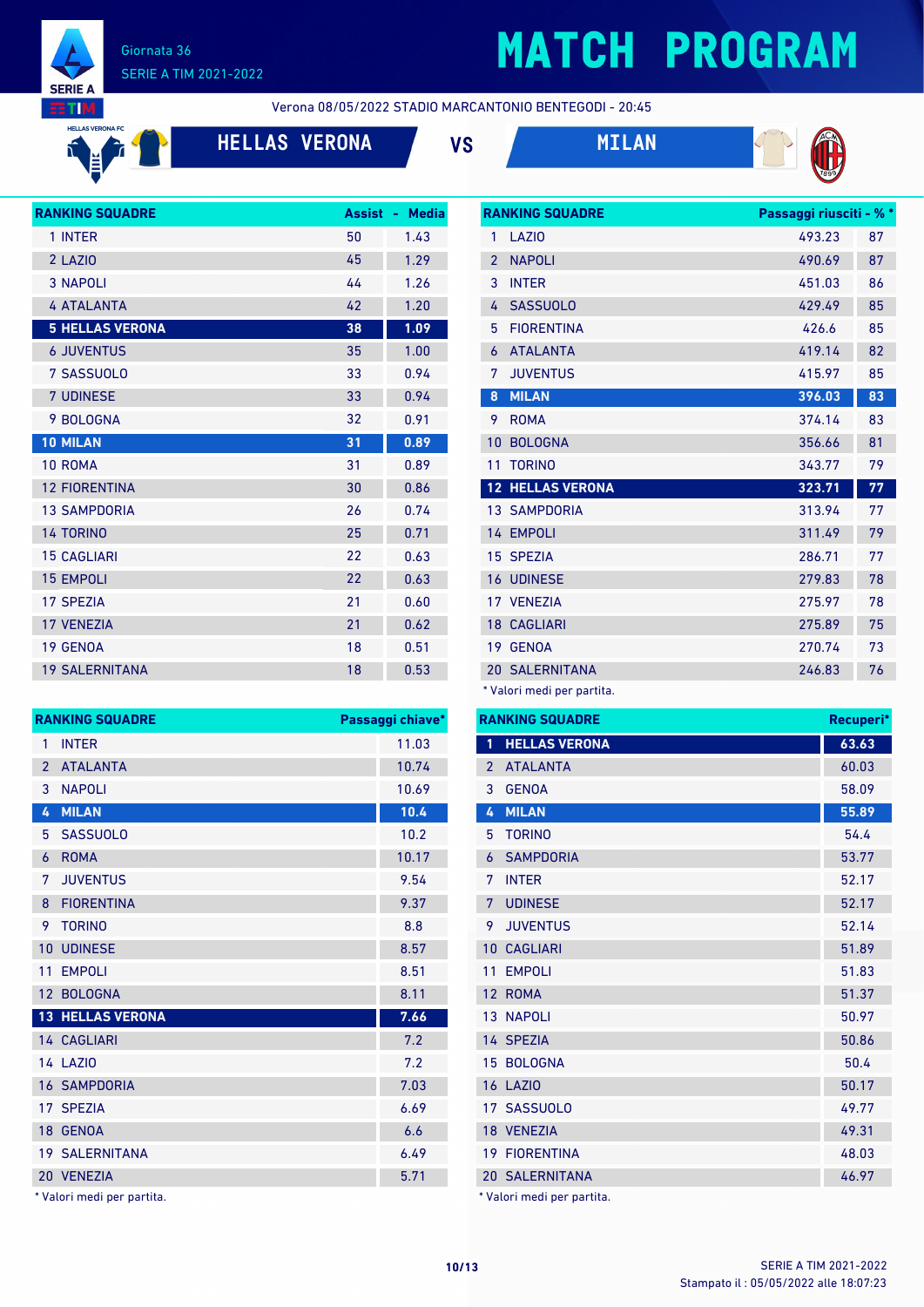

**HELLAS VERONA FC**  $\mathbf{f}$ 

**Fri** Ě

#### Giornata 36 SERIE A TIM 2021-2022

## **MATCH PROGRAM**

**RANKING SQUADRE Media Km** 

Verona 08/05/2022 STADIO MARCANTONIO BENTEGODI - 20:45

**HELLAS VERONA VS MILAN**





|                | <b>RANKING SQUADRE</b> | <b>Tot. Parate - Media</b> |      |
|----------------|------------------------|----------------------------|------|
| 1              | <b>SPEZIA</b>          | 132                        | 3.77 |
| $\overline{2}$ | <b>VENEZIA</b>         | 130                        | 3.82 |
| 3              | <b>EMPOLI</b>          | 129                        | 3.69 |
| 4              | <b>SALERNITANA</b>     | 128                        | 3.76 |
| 5              | <b>BOLOGNA</b>         | 119                        | 3.4  |
| 6              | <b>GENOA</b>           | 114                        | 3.26 |
| 7              | <b>CAGLIARI</b>        | 112                        | 3.2  |
| 8              | <b>SAMPDORIA</b>       | 111                        | 3.17 |
| 9              | <b>SASSUOLO</b>        | 102                        | 2.91 |
| 10             | <b>ROMA</b>            | 98                         | 2.8  |
| 11             | <b>NAPOLI</b>          | 96                         | 2.74 |
| 12             | <b>INTER</b>           | 92                         | 2.63 |
| 13             | <b>HELLAS VERONA</b>   | 90                         | 2.57 |
|                | 14 MILAN               | 89                         | 2.54 |
|                | 15 ATALANTA            | 89                         | 2.54 |
| 16             | <b>UDINESE</b>         | 87                         | 2.49 |
| 17             | LAZI <sub>0</sub>      | 83                         | 2.37 |
| 18             | <b>JUVENTUS</b>        | 78                         | 2.23 |
|                | <b>19 FIORENTINA</b>   | 75                         | 2.14 |
|                | <b>20 TORINO</b>       | 71                         | 2.03 |

| 1              | LAZIO                 | 112.391 |
|----------------|-----------------------|---------|
| $\mathfrak{p}$ | <b>INTER</b>          | 111.527 |
| 3              | <b>EMPOLI</b>         | 111.287 |
| 4              | <b>ATALANTA</b>       | 111.119 |
| 5              | <b>HELLAS VERONA</b>  | 109.901 |
| 6              | <b>VENEZIA</b>        | 109.383 |
| 7              | <b>GENOA</b>          | 108.703 |
| 8              | <b>JUVENTUS</b>       | 108.144 |
| 9              | <b>ROMA</b>           | 107.852 |
| 10             | <b>CAGLIARI</b>       | 107.284 |
|                |                       |         |
| 11             | <b>SPEZIA</b>         | 107.121 |
|                | <b>12 SALERNITANA</b> | 106.879 |
| 13             | <b>MILAN</b>          | 106.757 |
|                | 14 TORINO             | 106.626 |
| 15             | <b>NAPOLI</b>         | 106.31  |
|                | <b>16 SAMPDORIA</b>   | 105.899 |
| 17             | <b>BOLOGNA</b>        | 105.433 |
| 18             | <b>SASSUOLO</b>       | 105.376 |
| 19             | <b>FIORENTINA</b>     | 105.2   |

|                 | <b>RANKING SQUADRE</b> | Passaggi 3/4 Tot. - Media |        |
|-----------------|------------------------|---------------------------|--------|
| 1               | <b>ATALANTA</b>        | 4256                      | 121.6  |
| $\overline{2}$  | <b>NAPOLI</b>          | 3943                      | 112.66 |
| 3               | <b>INTER</b>           | 3629                      | 103.69 |
| 4               | LAZIO                  | 3436                      | 98.17  |
| 5               | <b>MILAN</b>           | 3268                      | 93.37  |
| 6               | <b>TORINO</b>          | 3238                      | 92.51  |
| 7               | <b>FIORENTINA</b>      | 3145                      | 89.86  |
| 8               | <b>JUVENTUS</b>        | 3141                      | 89.74  |
| 9               | <b>SASSUOLO</b>        | 3062                      | 87.49  |
| 10 <sup>°</sup> | <b>HELLAS VERONA</b>   | 3043                      | 86.94  |
| 11              | <b>EMPOLI</b>          | 2767                      | 79.06  |
| 12 <sup>2</sup> | <b>BOLOGNA</b>         | 2699                      | 77.11  |
|                 | 13 ROMA                | 2691                      | 76.89  |
|                 | <b>14 UDINESE</b>      | 2433                      | 69.51  |
| 15 <sup>1</sup> | <b>SAMPDORIA</b>       | 2343                      | 66.94  |
| 16              | <b>SPEZIA</b>          | 2116                      | 60.46  |
| 17              | <b>CAGLIARI</b>        | 2064                      | 58.97  |
| 18 <sup>°</sup> | <b>SALERNITANA</b>     | 1970                      | 56.29  |
| 19              | <b>GENOA</b>           | 1962                      | 56.06  |
| 20              | <b>VENEZIA</b>         | 1812                      | 51.77  |

|                 | <b>RANKING SQUADRE</b> | <b>Dribbling Tot. - Media</b> |       |
|-----------------|------------------------|-------------------------------|-------|
| 1               | <b>MILAN</b>           | 427                           | 12.2  |
| $\overline{2}$  | <b>SASSUOLO</b>        | 370                           | 10.57 |
| 3               | <b>ATAI ANTA</b>       | 349                           | 9.97  |
| 4               | <b>JUVENTUS</b>        | 339                           | 9.69  |
| 5               | <b>UDINESE</b>         | 336                           | 9.6   |
| 6               | <b>NAPOLI</b>          | 332                           | 9.49  |
| 7               | <b>ROMA</b>            | 308                           | 8.8   |
| 8               | <b>LAZIO</b>           | 303                           | 8.66  |
| 9               | <b>HELLAS VERONA</b>   | 302                           | 8.63  |
| 10              | <b>BOLOGNA</b>         | 299                           | 8.54  |
| 11              | <b>GENOA</b>           | 285                           | 8.14  |
| 12              | <b>VENEZIA</b>         | 280                           | 8     |
| 13 <sup>°</sup> | <b>EMPOLI</b>          | 279                           | 7.97  |
|                 | <b>14 SALERNITANA</b>  | 276                           | 7.89  |
|                 | 15 SPEZIA              | 270                           | 7.71  |
| 16              | <b>FIORENTINA</b>      | 269                           | 7.69  |
| 17              | <b>TORINO</b>          | 268                           | 7.66  |
| 18              | <b>INTER</b>           | 234                           | 6.69  |
| 19              | <b>CAGLIARI</b>        | 233                           | 6.66  |
|                 | <b>20 SAMPDORIA</b>    | 209                           | 5.97  |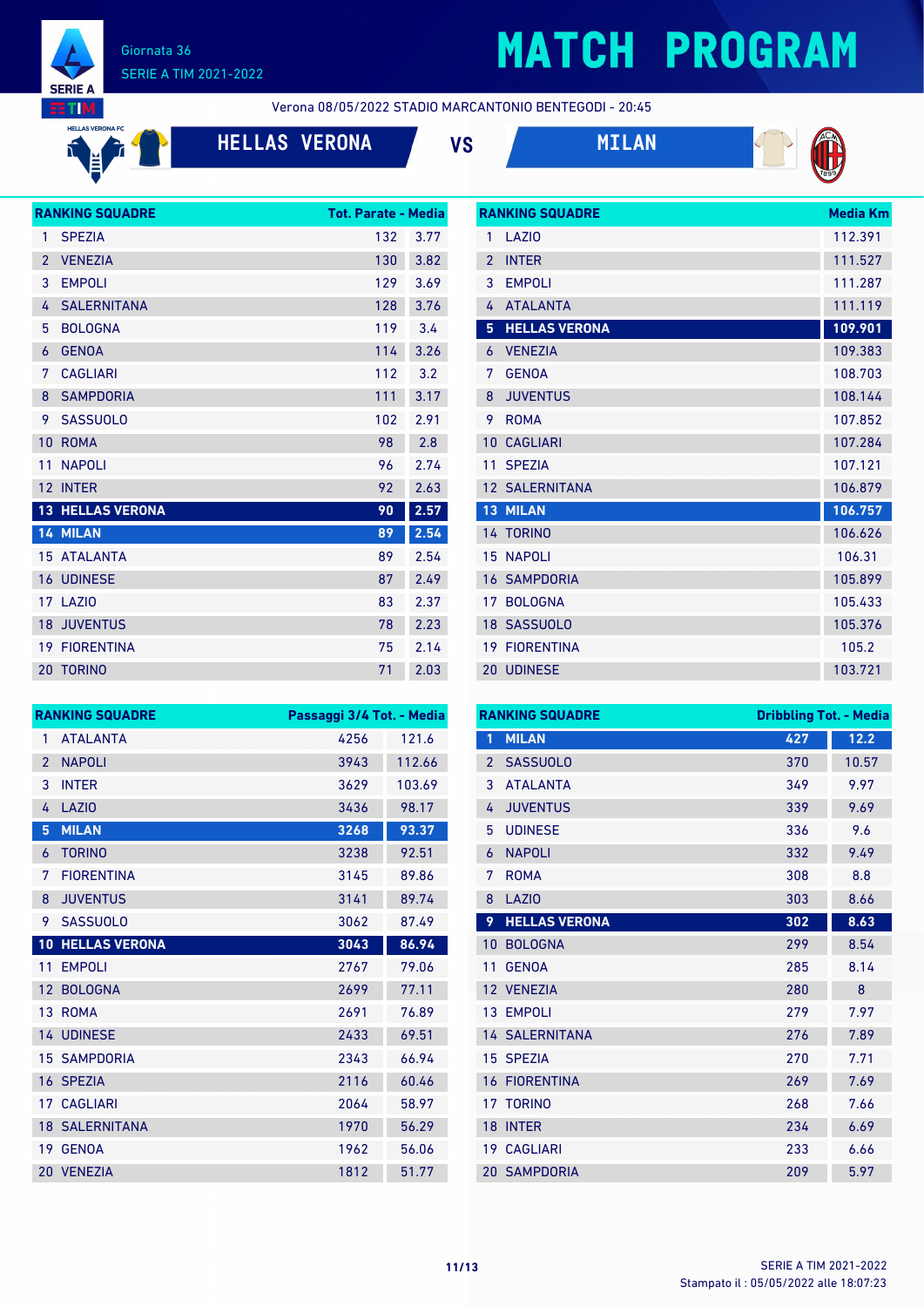

# **MATCH PROGRAM**

**EETIM HELLAS VERONA FC** 

> **Fr** Ě

 $\mathbf{f}$ 

Verona 08/05/2022 STADIO MARCANTONIO BENTEGODI - 20:45







| <b>RANKING SQUADRE</b>   |                       | Rigori a favore - Contro |    |  |
|--------------------------|-----------------------|--------------------------|----|--|
| 1                        | <b>NAPOLI</b>         | 12                       | 1  |  |
| $\overline{\phantom{0}}$ | <b>INTER</b>          | 11                       | 4  |  |
| 3                        | <b>FIORENTINA</b>     | 9                        | 5  |  |
| 4                        | <b>LAZIO</b>          | 9                        | 6  |  |
| 5                        | <b>HELLAS VERONA</b>  | 8                        | 4  |  |
| $\boldsymbol{6}$         | <b>MILAN</b>          | 8                        | 5  |  |
| 7                        | <b>ROMA</b>           | 7                        | 5  |  |
| 8                        | <b>SASSUOLO</b>       | 7                        | 8  |  |
| 9                        | <b>EMPOLI</b>         | 7                        | 9  |  |
| 10                       | <b>GENOA</b>          | $\overline{6}$           | 4  |  |
| 11                       | <b>JUVENTUS</b>       | 6                        | 5  |  |
|                          | 12 ATALANTA           | 6                        | 6  |  |
|                          | 13 TORINO             | 6                        | 8  |  |
|                          | <b>14 SAMPDORIA</b>   | 4                        | 3  |  |
|                          | 15 BOLOGNA            | 4                        | 7  |  |
|                          | <b>16 CAGLIARI</b>    | 4                        | 9  |  |
|                          | 17 SPEZIA             | 4                        | 13 |  |
|                          | <b>18 UDINESE</b>     | 3                        | 6  |  |
|                          | 19 VENEZIA            | 3                        | 11 |  |
|                          | <b>20 SALERNITANA</b> | $\overline{2}$           | 7  |  |
|                          |                       |                          |    |  |

| <b>RANKING SQUADRE</b> |                         | Gol dalla panchina - Media |      |
|------------------------|-------------------------|----------------------------|------|
| 1                      | <b>ATALANTA</b>         | 13                         | 1.00 |
| $\overline{2}$         | <b>INTER</b>            | 12                         | 1.20 |
| $\overline{2}$         | <b>UDINESE</b>          | 12                         | 1.00 |
| 4                      | <b>ROMA</b>             | 10                         | 1.11 |
| 4                      | <b>TORINO</b>           | 10                         | 1.25 |
| 6                      | <b>NAPOLI</b>           | 9                          | 1.00 |
| 7                      | <b>SASSUOLO</b>         | 8                          | 1.33 |
| 8                      | <b>EMPOLI</b>           | 7                          | 1.00 |
| 8                      | <b>FIORENTINA</b>       | 7                          | 1.00 |
| 10                     | <b>BOLOGNA</b>          | 6                          | 1.00 |
| 10                     | <b>GENOA</b>            | 6                          | 1.20 |
| 10                     | <b>JUVENTUS</b>         | 6                          | 1.00 |
|                        | 10 MILAN                | $\boldsymbol{6}$           | 1.00 |
|                        | 10 SPEZIA               | 6                          | 1.00 |
|                        | <b>15 SALERNITANA</b>   | 5                          | 1.00 |
|                        | 15 VENEZIA              | 5                          | 1.00 |
|                        | 17 LAZIO                | 4                          | 1.00 |
|                        | <b>18 CAGLIARI</b>      | 3                          | 1.00 |
|                        | <b>18 HELLAS VERONA</b> | 3                          | 1.00 |
|                        | <b>18 SAMPDORIA</b>     | 3                          | 1.00 |